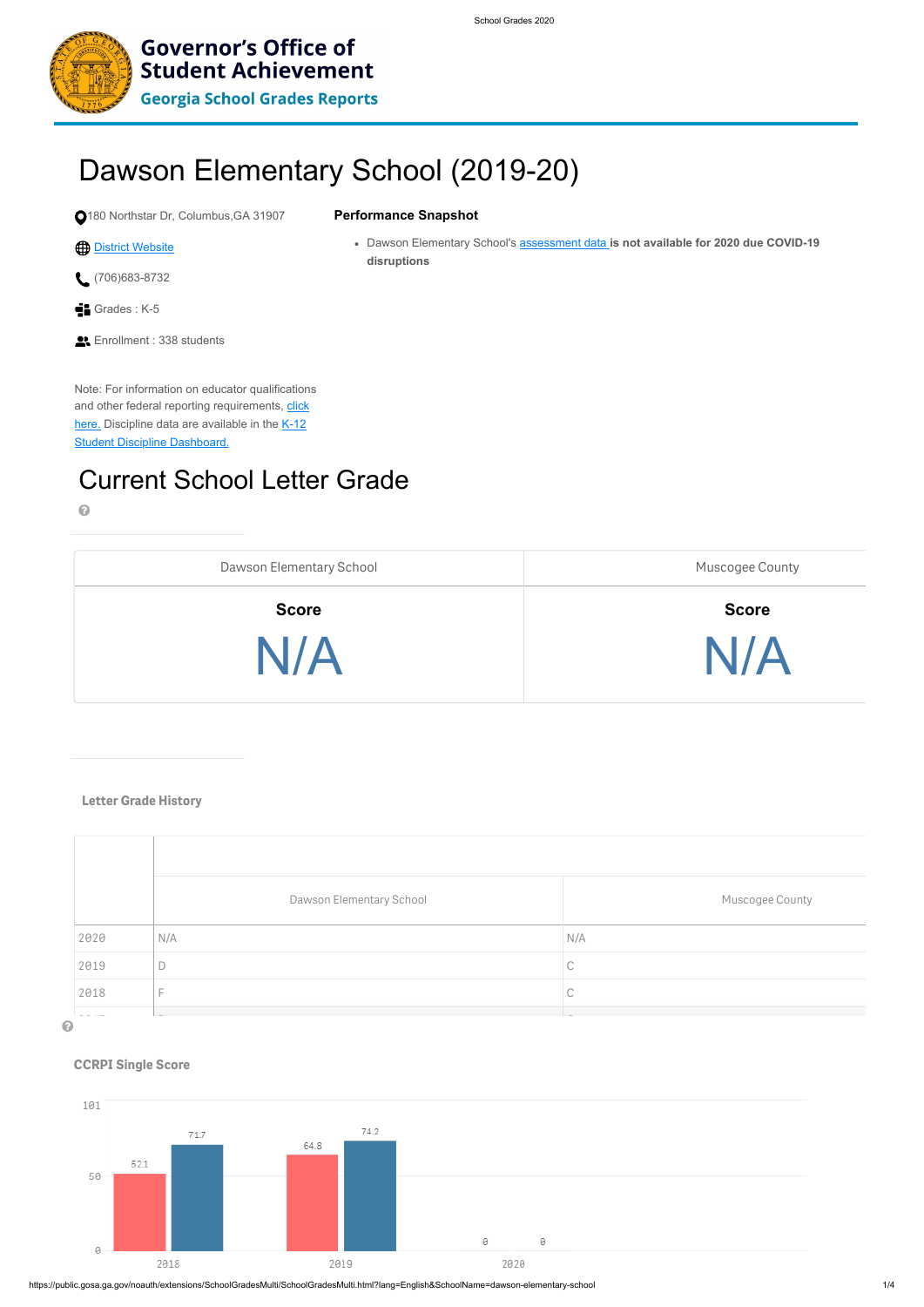

# $\odot$



# **Per Pupil Expenditures**

#### **Compare to Other Schools/Districts:**

To compare this school with other school(s) or district(s), search in this box. To view another schools report, use the search box at the top of the screen. To hide certain schools, districts, or the states data from a graph, click on the circle next to its name in the graphs key.



| Dawson Elementary School     | Muscogee County              |
|------------------------------|------------------------------|
| <b>Student Mobility Rate</b> | <b>Student Mobility Rate</b> |
| $28.20 \%$                   | 19.20%                       |

**Race/Ethnicity**



**Economic Status**







**English Language Learner (ELL)**

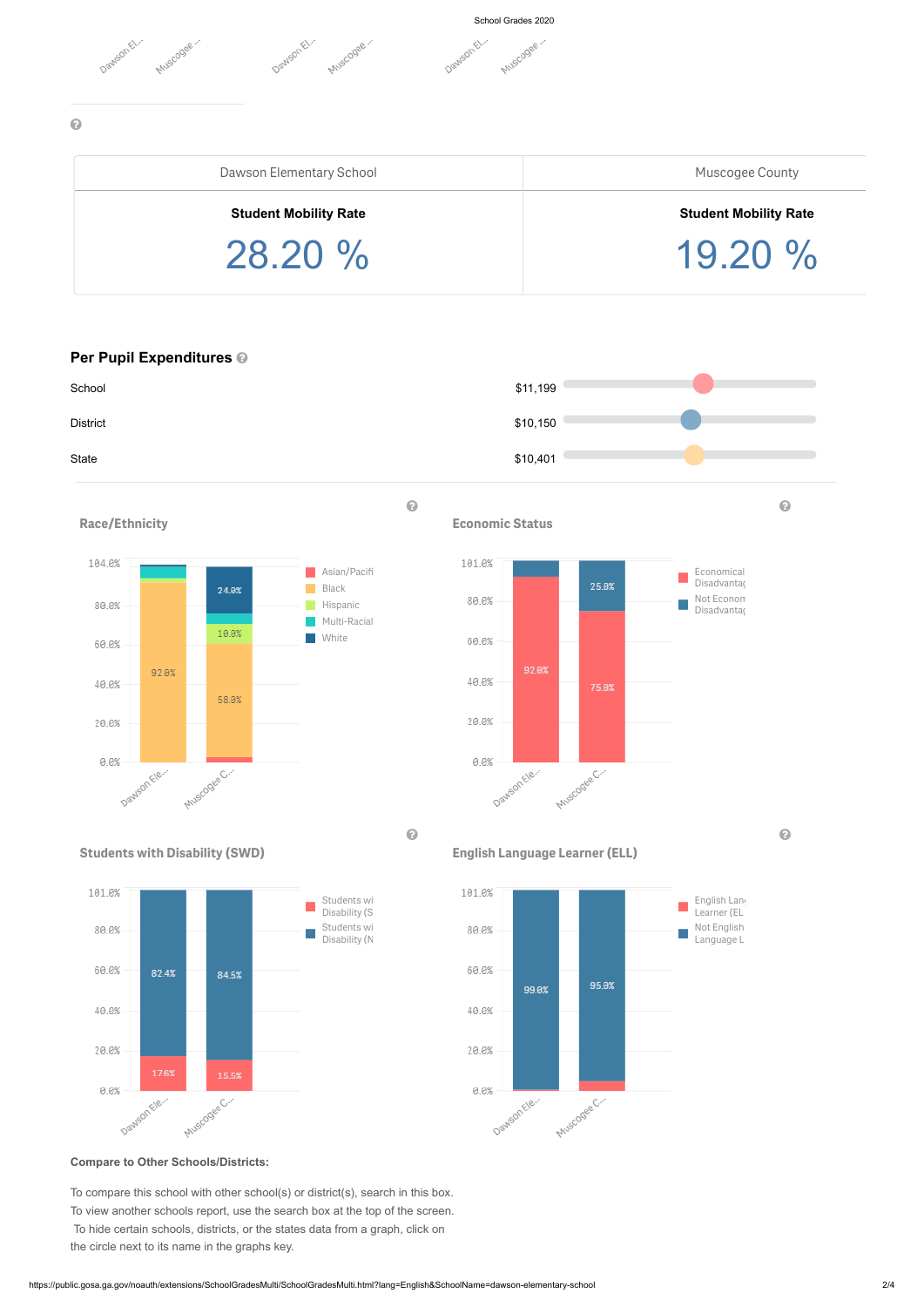School Grades 2020

[Not sure which school to choose? Check out the Schools Like Mine](http://schoolslikemine.gosa.ga.gov/) **Dashboard** to find similar Georgia schools.

https://public.gosa.ga.gov/noauth/extensions/SchoolGradesMulti/SchoolGradesMulti.html?lang=English&SchoolName=dawson-elementary-school 3/4

Comparison Schools:

Georgia Dawson Elementary School Muscogee County

# **Elementary**

# **CCRPI Score**

**Dawson Elementary School**

| Indicator                        | 2020 |
|----------------------------------|------|
| Content Mastery <sup>2</sup>     |      |
| Progress <sup>2</sup>            |      |
| <b>Closing Gaps <sup>@</sup></b> |      |
| Readiness <sup>2</sup>           |      |
| <b>CCRPI Score @</b>             |      |
| $\bullet$                        | (2   |



**English**

2020 Georgia Milestones for elementary grades not administered.



# **Mathematics**

2020 Georgia Milestones for elementary grades not administered.

# **Science**

2020 Georgia Milestones for elementary grades not administered.

101

# **Social Studies**

2020 Georgia Milestones for elementary grades not administered.



50





**Reading at or above the Grade Level Target (3rd…**

Testing not administered for 2020.

 $\bullet$   $\bullet$   $\bullet$   $\bullet$ 

**Reading at or above the Grade Level Target (5th…**

Testing not administered for 2020.